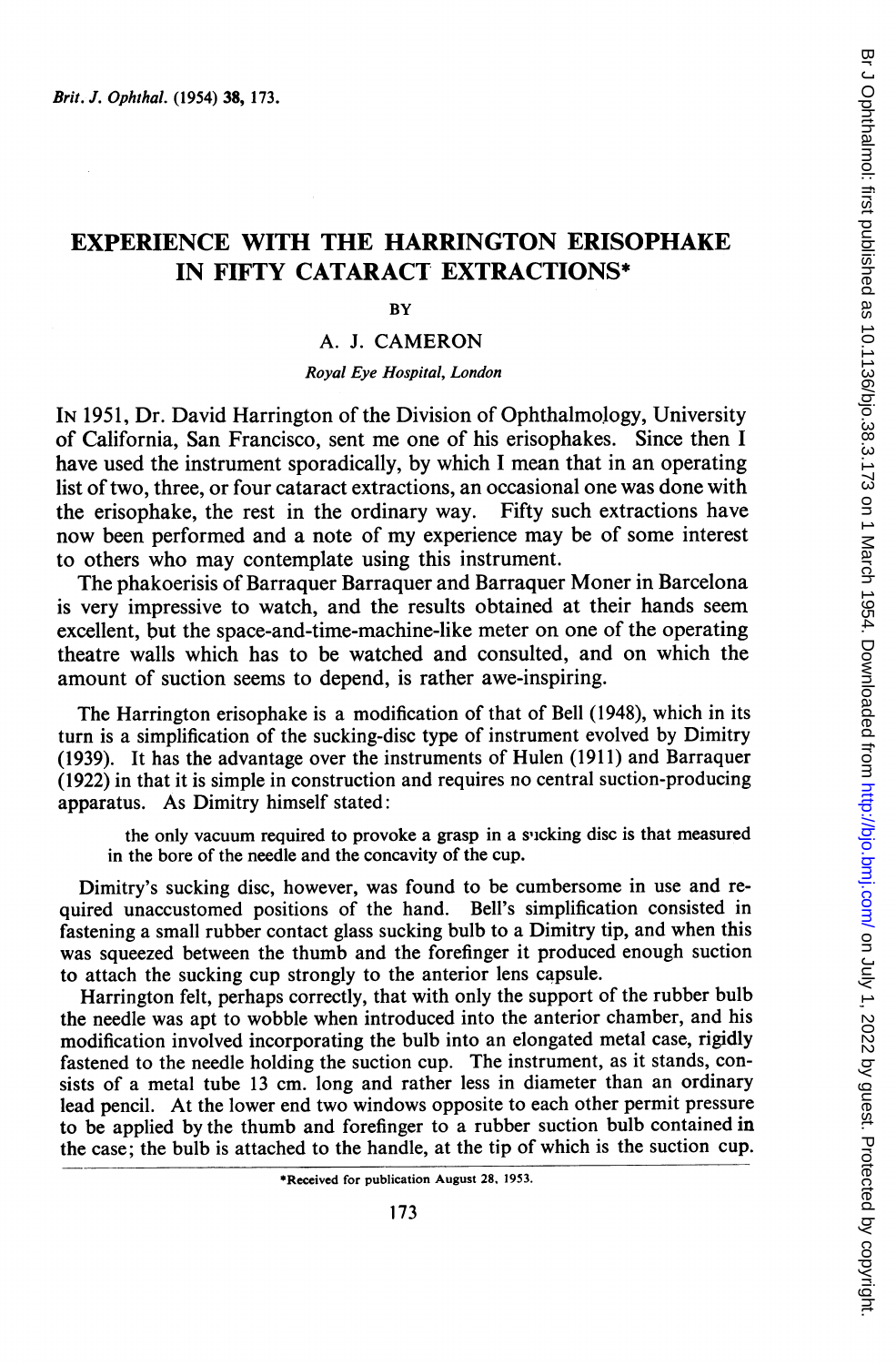174<br>174 *A. J. CAMERON*<br>The effect is essentially that of a cross-action-forceps, in that once the instrument  $\frac{3}{5}$ has been applied to the lens capsule no further pressure is needed. The rigidity of the container allows complete control of both the vacuum cup and the lens attached to it. The whole is easily assembled and disassembled and can be sterilized  $\frac{1}{\omega}$ in the ordinary way by boiling after filling the bulb with water, or by immersion  $\frac{1}{2}$ for <sup>15</sup> minutes in borax and formaldehyde solution (B.P.) followed by 2 minutes in the boiler. Before using the instrument after sterilization, it is better to make certain that all fluid is expressed out of it by rigid pressure on the rubber with thumb  $\frac{a}{b}$ and forefinger.

In recent years other modifications of Bell's original erisophake have been made (e.g. Esposito, 1952), but an examination of the literature shows that the principle remains unchanged. A similar instrument described by Veirs (1952) has four small  $\frac{\overline{\omega}}{\omega}$  round apertures in the cup instead of a single-opening tip and this is designed  $\frac{\overline{\omega}}{\omega}$  to prevent rupture of the capsul round apertures in the cup instead of a single-opening tip and this is designed to prevent rupture of the capsule.

Dynamics of Phakoerisis.—Harrington (1951), by studies of animal and cadaver eyes and by highly magnified moving pictures of erisophake extractions on the living human eye, with microscopic and photographic studies of the extracted lenses, endeavoured to show that the dynamic principle in phakoerisis is wholly dissimilar from the mechanics of zonular rupture, lens dislocation, and intracapsular lens extraction by the method of combined external pressure and forceps traction. It is believed that the modern sucking disc exerts a powerful and evenly-distributed pull on the anterior lens capsule, and through it on the zonular lamella which is actually drawn forward on to the anterior lens surface and forms the " button " of anterior capsule to be described later.

### Operative Experience

In this series the cases were entirely unselected, being a cross section of those normally encountered in the out-patient department. The eldest was about 87 and the youngest 44 years of age. The series included nuclear sclerosis, generalized cortical hardening, and one or two cases of hypermature lenticular degeneration. Three cases of " secondary " cataract, following upon iritis and with total synechiae, are included and will be dealt with later.

After the removal of the lens there appears to be no difference in the postoperative behaviour between cases operated with the erisophake, and those dealt with by the usual method of lens removal. No unusual features of any kind were noticed. The early ones have now been watched for over 2 years and have gone on as any successful cataract extraction may do.

Corneal Section.-In the majority of cases the corneal section was made with the Graefe knife cutting <sup>a</sup> conjunctival flap. A few of the later ones have had <sup>a</sup> preprepared flap and a section with keratome and scissors. In each case one or two conjunctival stitches were laid. As is my normal practice, <sup>a</sup> full iridectomy was done in the case of elderly patients to obviate if possible a second visit to the theatre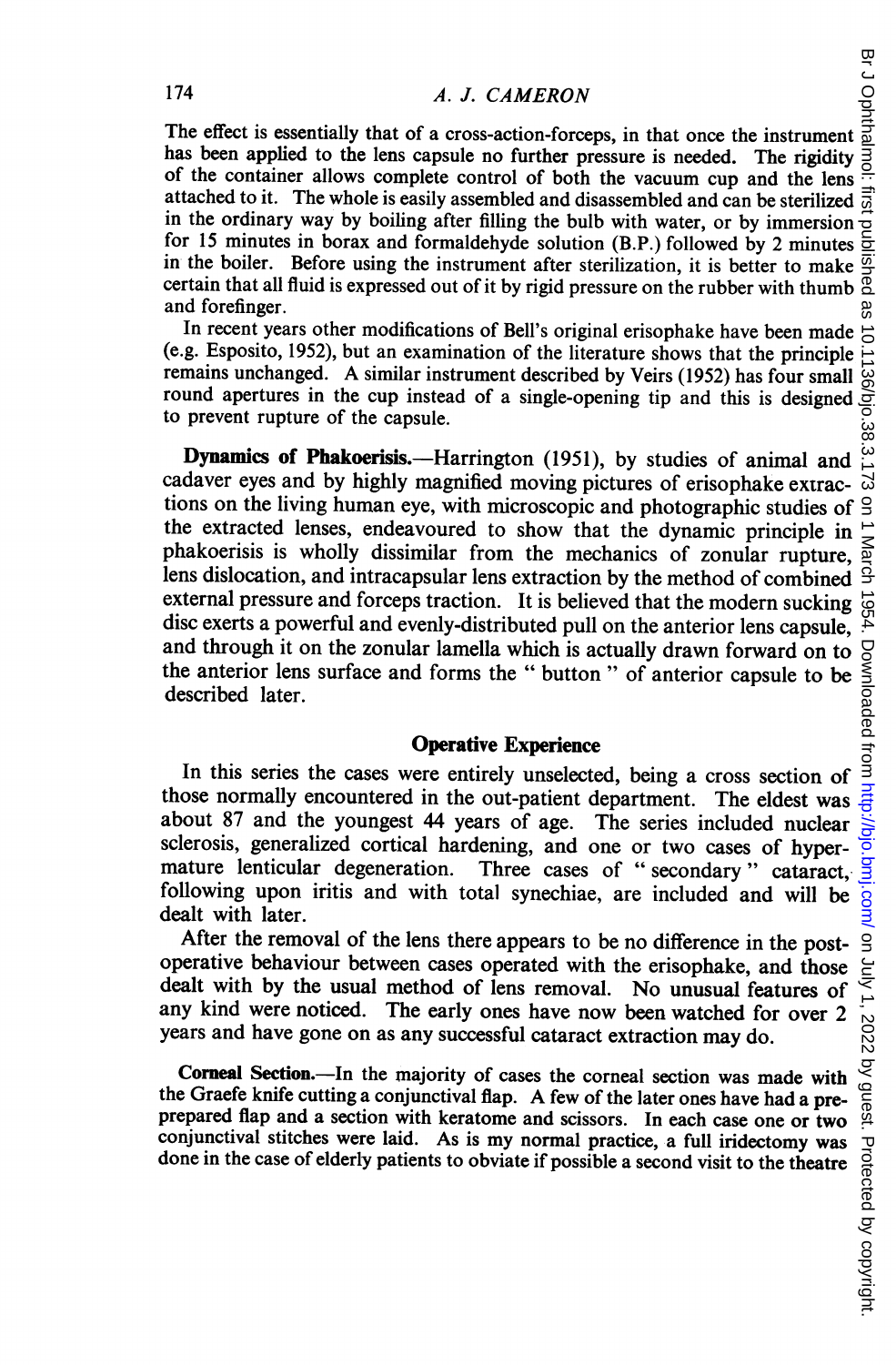for iris prolapse. In the younger patients, a round pupil with, or without, a peripheral iridectomy or iridotomy was attempted. Care was taken in each case to ensure that the corneal section was at least a hemi-section-this is very important -and if necessary it was enlarged to this extent with scissors. In all cases where it was assessed by previous slit-lamp examination that the lens was both large and hard, a full iridectomy was done before the extraction irrespective of age.

Technique.—To apply the erisophake, the instrument is held like a pencil and gripped with the thumb and forefinger of the operating hand. Pressure is applied by both on the suction tube through the windows in the metal case. The instrument is slowly inserted into the anterior chamber, and the pressure is maintained while the suction disc is carefully placed in the centre of the anterior capsule of the lens. A very little downward pressure is then exerted on the suction cup, and the thumb and forefinger are slowly released to take a fresh grip on the metal case on each side of the windows but near enough to the openings to break the suction immediately should that be called for. This manoeuvre of releasing the pressure of the two fingers on the rubber tube, after its insertion into the anterior chamber, immediately initiates the required suction. It takes a second or two to accomplish this and this time is utilized by the suction in drawing the capsule into the vacuum cup. The operator feels at once that there is a union between the instrument, his hand, and the lens.

In the first case tried, the suction was easily obtained, but the combined bulk of the suction disc and a fairly thick lens made one feel that the entire mass could not be got safely out of the wound without risk to the vitreous; largely on account of inexperience and perhaps timidity, therefore, the suction was broken by pressing on the rubber tube and the instrument was removed, the lens being extracted with Arruga's forceps in the ordinary way. It was found that the suction had produced a nice little " button " of capsule in the centre of the anterior surface of the lens which made for easy grasping with the intracapsular forceps. This discovery has subsequently been made use of in a number of cases, chiefly for intumescent lenses on which the intracapsular forceps slip and take no grip; the method is to apply the erisophake to the anterior lens capsule for a second or two and then, having removed it, to grasp with the forceps the little raised " button " of capsule. With a little experience, however, the combined thickness of the disc and the lens, produced no terrors, and it was found that lenses could be removed with surprising ease.

In early cases the instrument was inserted vertically in the 12 o'clock position, but it was found a little difficult to exercise the rotation called for in order to rupture the zonule. Later it was found better (and this <sup>I</sup> believe is the technique Harrington uses) to insert the instrument at either end of the corneal section-that is roughly speaking in either the 10 or the 2 o'clock position-and then, when the suction has been obtained, gently to bring the handle, together with the suction cup and the lens, slowly into the 12 o'clock position. This manoeuvre, with a few rocking movements, is usually sufficient to free the lens. <sup>I</sup> formed the opinion that in some cases the suction alone seemed adequate to rupture the zonule.

It has been recommended to apply the instrument to the lower pole of the lens when " tumbling" is required and to the upper pole when the sliding straight withdrawal technique is desired, but in this series it was found much better to apply the suction cup fairly and squarely to the centre of the lens in each case,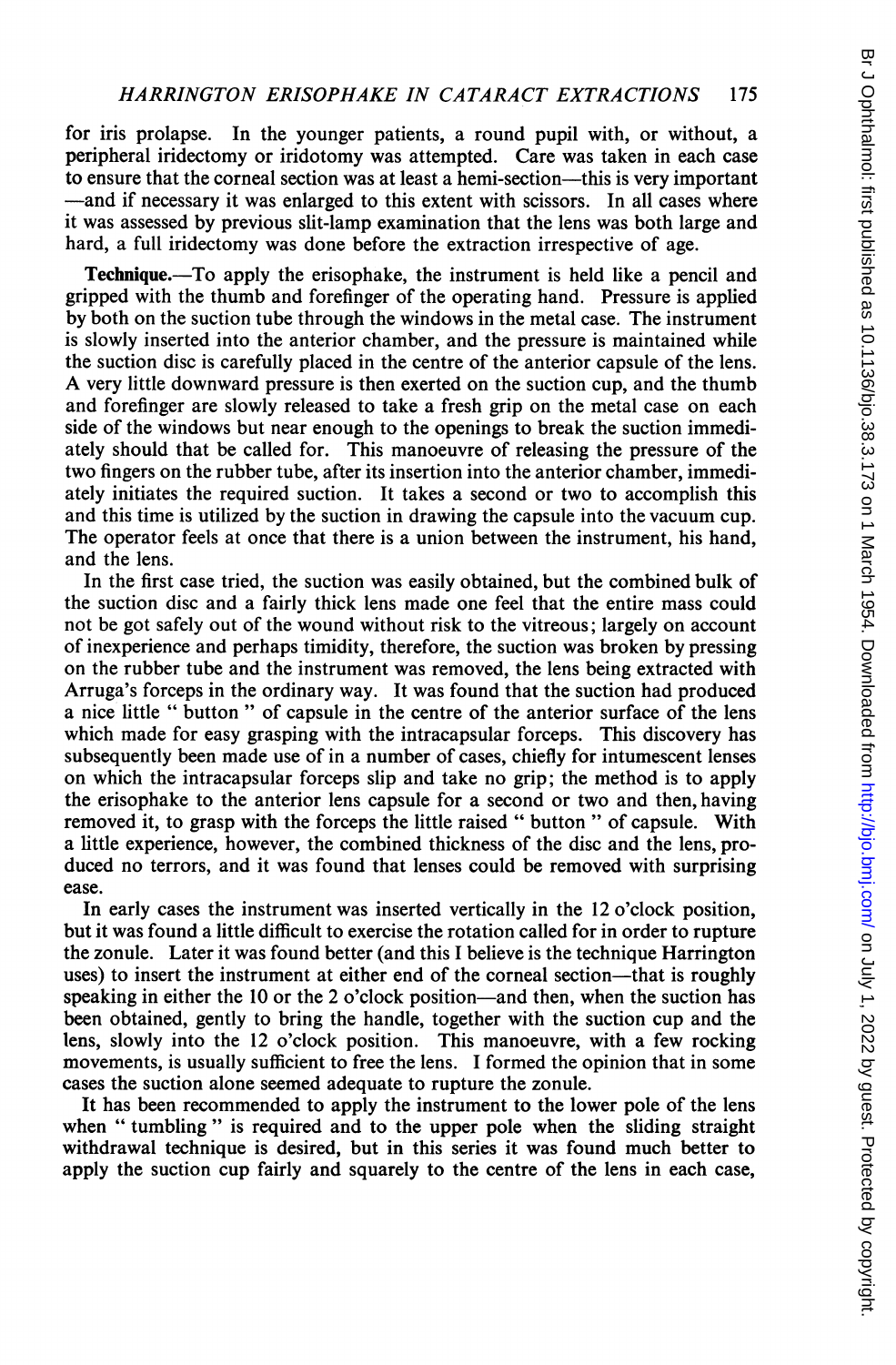because it could not be foretold which part of the zonule would rupture first, and the central grip seemed the most advantageous. In a personal communication from Harrington on this matter <sup>I</sup> am informed that he now also adopts this procedure.

In the early stages it not infrequently happened that the suction broke before the lens was removed. The instrument, however, could easily be replaced and a fresh suction hold taken. This occurs less frequently now, and <sup>I</sup> think it was due to excessive concentration on vhat was being done, accompanied by inadvertent pressure on the rubber tube, which broke the hold of the sucking disc on the capsule. Sometimes the suction has broken when the lens was almost ready to come through the wound, perhaps because the lens was unusually large or the section inadequate. In several such cases, the erisophake has been replaced, and the lenses steadied by a squint hook outside the cornea and safely removed. In others, the erisophake has been discarded and the lens gently expelled by pressure from outside the cornea with the Sinclair lens guard, assisted by the tip of the cystitome when the lens appears at the lips of the wound. Great care has to be exercised in using the cystitome in this way in case the point catches in the iris.

In cases where the suction hold had broken, even several times, there did not appear to be any risk of either iris or vitreous becoming drawn into the cup, as has occurred in the machine operated types, because once the hold on the lens capsule is broken it would require the usual manual pressure through the metal windows once more to produce further suction.

One case is of particular interest in that rapid and easy suction appeared to be obtained on the lens capsule and the lens appeared to be freed, but when an attempt was made to begin the extraction of the lens it appeared that the vitreous was coming with it as if there was some attachment between the two in the form of a capsulohyaloid ligament in the patellar fossa, or a post-inflammatory adhesion. The suction was broken immediately, the erisophake removed, the anterior face of the capsule torn away with the capsulectomy forceps and the lens expressed.

With reference to "tumbling" the writer does not feel satisfied that the true " bascule " of the forceps method, so ably demonstrated in the Edinburgh School over a quarter of a century ago, takes place with the erisophake. What has happened, however, in four cases, is that the lens has "tumbled" inside the capsule ending up in a crosswise position antero-posteriorly in the anterior chamber. This has been difficult to deal with. Some of the lenses have been pushed out, others have been lifted out with the cystitome or by any other method which the exigency of the moment seemed to call for. It would seem that these lenses were too hard to be moulded through the pupil as an immature nuclear sclerosed cataract can be moulded. Undoubtedly, as is the case with the intracapsular forceps, the most successful cases are just those cases of immature nuclear sclerosis. Other hard lenses without this intracapsular rotation have been safely removed without any "tumbling ". It is difficult to see how <sup>a</sup> hard lens, which has <sup>a</sup> suction cup placed squarely on its surface, can possibly "tumble " in the accepted sense.

In cases of complicated post-iritic cataract, the usual procedure of passing a repositor through a peripheral iridectomy to break down the adhesions was followed, and the lens was removed by suction without any difficulty, but, as has happened not infrequently to the writer in this type of case, no matter how the lens was extracted, the tags which were removed from the lens capsule but re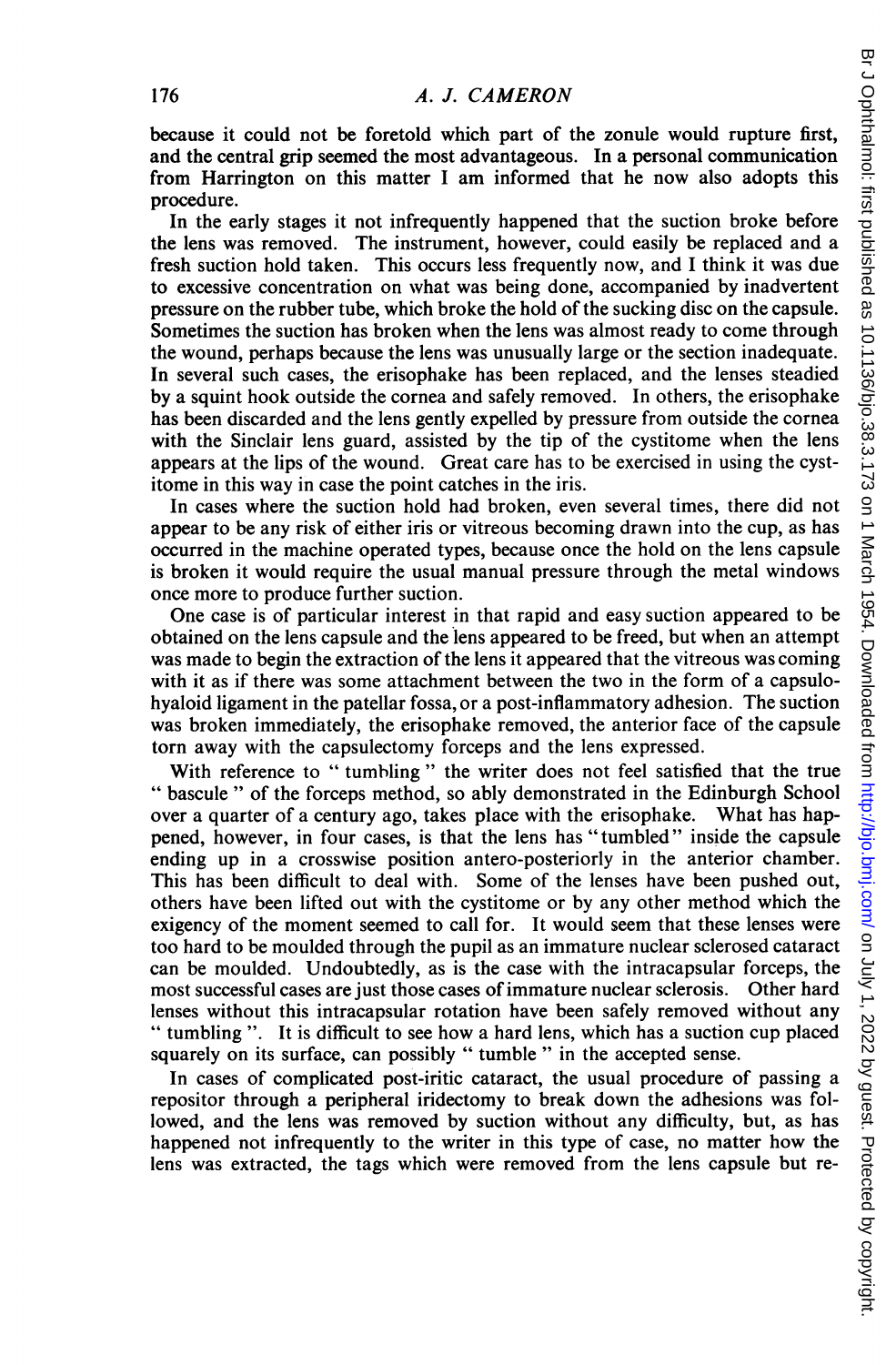mained attached to the iris, appeared to adhere together in the centre of the pupil. These are very difficult to deal with and end in a very indifferent visual result. It is now thought better in such cases to do a wide and full iridectomy.

#### **Conclusions**

The opinion is formed that this is a simple and safe method of doing intracapsular extractions, provided it is remembered that the delivery of the lens takes, perhaps, a little longer with the erisophake than with the forceps. This is not a plea for its use to replace a well-performed extracapsular operation which leaves an intact posterior capsule and hyaloid membrane between the vitreous and the anterior chamber. If, however, such an extracapsular extraction requires a needling then I think the position is as before. The complications encountered are listed in Table I.

| _<br>_<br>-<br>__<br>-- |  |
|-------------------------|--|
|-------------------------|--|

## Complications Number of Cases Percentage Lens rotated inside capsule<br>
Capsule ruptured (one intentional and described)<br>
Erisophake applied more than once, otherwise<br>  $12$ <br>
24<br>
24 Capsule ruptured (one intentional and described) and  $\begin{array}{ccc} 2 & 4 \\ 12 & 24 \end{array}$  24 Erisophake applied more than once, otherwise straightforward Intracapsularly Extracapsularly Cases finished by forceps 5 5 2 16 Large Saccular Bulging of<br>Hernia in Hyaloid Hernia in Hyaloid<br>
erior Chamber in Pupil Anterior Chamber Post-operative vitreous hernia into anterior  $\vert$  nil 16 chamber\*

#### COMPLICATIONS

\*Only 35 of the 50 cases were examined, all within 3 to 4 weeks of operation.

Rupture of the Capsule.—This occasionally occurs in everybody's hands with the forceps, but did not occur in those cases which were removed straightaway with the initial suction. In two of the cases where the lens shifted within the capsule and lay crosswise in the anterior chamber, an attempt was made to remove it by suction, and the capsule ruptured, appearing so to do posteriorly. The cataract and the capsule were easily removed.

Vitreous Loss.—This was not encountered in any case, but one patient, a woman with relatively high myopia, showed fluid vitreous in the anterior chamber the moment it was attempted to place the suction disc on to the anterior lens capsule. That technique was abandoned and the lens removed in the ordinary way. It is felt that this contretemps was not due to the erisophake, as it has occurred both in intracapsular and extracapsular extractions by the more usual methods.